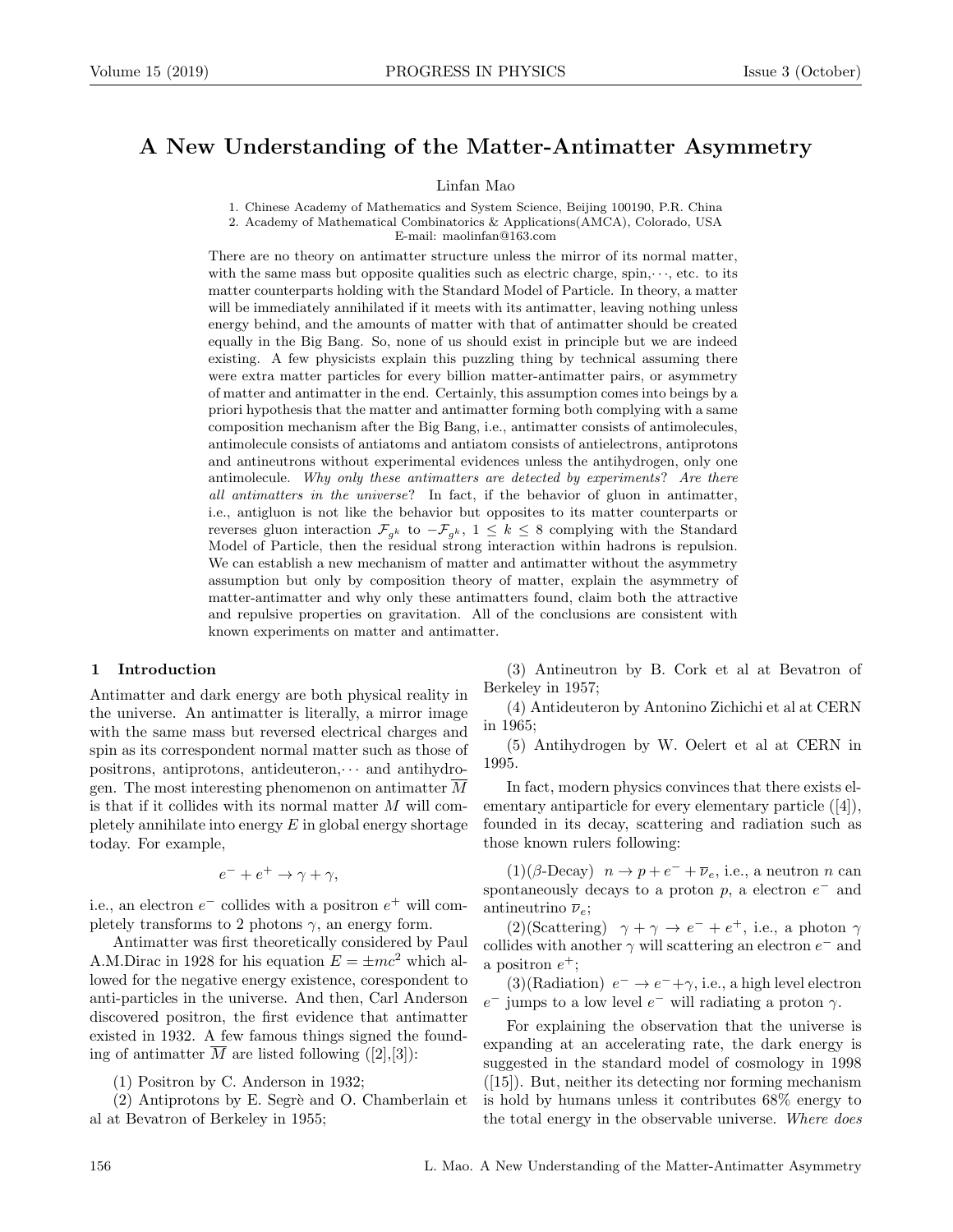it comes from and how is it formed? Certainly, the dark energy and antimatter are both related to Big Bang but we have no a theory for explaining their born and rulers in universe. The key point is holding on the forming of antimatter with action on matter.

Usually, antimatter is understood as the mirror of its normal matter with the same mass but opposite qualities such as electric charge, spin, $\cdots$ , etc. to its matter counterparts, holds with the Standard Model of Particle, and a priori hypothesis that the matter and antimatter forming both comply with a same composition mechanism after the Big Bang by humans, i.e., a matter consists of molecules, a molecule consists of atoms, a atom consists of electrons, protons and neutrons, $\cdots$ , and an antimatter also consists of antimolecules, an antimolecule also consists of antiatoms, an antiatom also consists of antielectrons, antiprotons and antineutrons,  $\cdots$ , respectively, a mirror composition theory on antimatter ([17]). However, there are no antimatter unless elementary antiparticles, and only one antimolecules, i.e., antihydrogen found by experimental evidence. Then, why only these antimatters are detected and where are other antimatters hidden, or there are no other antimaters? Furthermore, could we claim the composition mechanism of antimatter is the same that of matter? We can certainly not unless only by purely imagination. The central factor is the behavior of antigluon in antimatter. Clearly, gluon is an attraction in the composition of normal matter by the Standard Model of Particle. But, is antigluon only an attraction, or its counterpart, a repulsion? By its action property, antigluon should be a repulsion, not a mirror of a normal gluon complying with the Standard Model of Particle.

However, if the action of antigluon is a repulsion, we can easily explain why we exist, naturally abandoning the asymmetry assumption and understanding well the material constitution. We can therefore establish a new mechanism of matter and antimatter without the asymmetry assumption but only by composition theory of matter, explain the asymmetry of matter-antimatter and the scenery behind the Big Bang. We also discuss the property of gravitation between matters, antimatters, i.e., attraction and repulsion, the source of dark energy and clarify a few confused questions on applying antimatter in this paper.

## 2 Antimatter's Composition

# 2.1 Antimatter's Quark Structure

As is well known, atoms appear as a building block of all matters with a microcosmic structure, i.e., a nuclei consisting of electrons, protons and neutrons,  $\cdots$ , etc.. Notice that the action in QCD is an integral of Lagrangian density over space-time following

$$
S_{QCD} = \frac{1}{4} \int d^4x F_{\mu\nu}^k F^{k\mu\nu} + \int d^4x \overline{q} \left( \gamma^\nu D_\nu + m_q \right) q
$$

where, the first term is the gluon interaction described by the field strength tensor  $F_{\mu}^{k}$ , where

$$
\begin{array}{rcl} F_{\mu\nu}^k & = & \partial_\mu F_\nu^k - \partial_\nu F_\mu^k + g_s \lambda_{ij}^k F_\mu^i F_\nu^j, \\ D_\mu & = & \partial_\mu + i g_s F_\mu^k \lambda_k \end{array}
$$

and the second term is the quark action with quark mass  $m_q$ . In the Standard Model of Particle, baryons such as those of the proton and neutron are bound of 3 quarks  $q$ and antiquarks  $\overline{q}$ , and mesons including gluon, W and Z particles consist of a quark q and an antiquark  $\overline{q}$ , explains the strong and weak force well in an atom.

Notice that gluons are carrier of the strong interaction in the Standard Model of Particle, which is attraction of quarks in hadrons such as those shown in Fig.1



Fig. 1

and each quark or antiquark carries one of red  $r$ , green g, blue b or antired  $\bar{r}$ , antigreen  $\bar{g}$ , antiblue  $\bar{b}$ , i.e., colorcharges resulting in 8 gluons listing following which characterizes strong interaction of quarks with exchanging gluons

$$
g^{1} = r\overline{g}, g^{2} = r\overline{b},
$$
  
\n
$$
g^{3} = g\overline{b},
$$
  
\n
$$
g^{4} = \frac{1}{\sqrt{2}} (r\overline{r} - b\overline{b}),
$$
  
\n
$$
g^{5} = g\overline{r}, g^{6} = b\overline{r}, g^{7} = b\overline{g},
$$
  
\n
$$
g^{8} = \sqrt{6} (r\overline{r} + b\overline{b} - 2g\overline{g}).
$$
\n(2.1)

Moreover,  $g^i$  is an attraction if  $R_1 < r < R_2$ , and a repulsion if  $r < R_1$  for integers  $1 \leq i \leq 8$  by experiments  $([5])$  such as those shown in Fig. 2



Fig. 2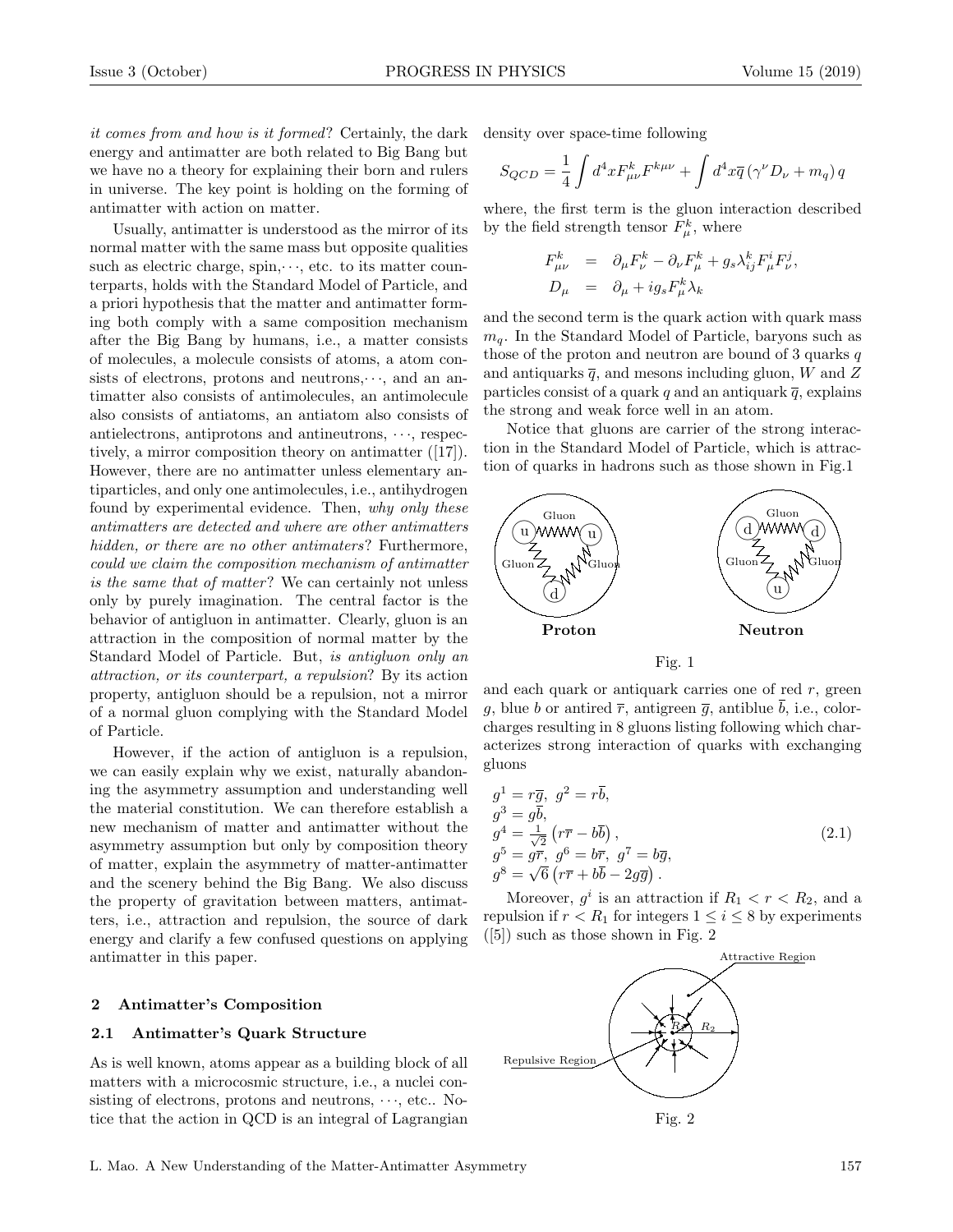where r is the distance of 2 quarks and  $R_1 = 5 \times 10^{-14}$ cm,  $R_2 = 4 \times 10^{-12}$ cm are respective the attractive, repulsive radius of quark.

Clearly, the composition theory of matter by quarks and gluons are essentially the new globally mathematical elements introduced in [14], i.e., continuity flows and discussed extensively on their mathematical characters in [9]-[13], or combinatorial geometry in [5]-[8].

Noticed that one Yin  $(Y^-)$  and one Yang  $(Y^+)$  constitute everything of universe in Chinese culture. We therefore know that there maybe 2 kind assumptions on the behavior of gluons hold with the Standard Model of Particle in the region  $R_1 < R_2$  following:

Attraction Assumption. In this case, the composition of antimatters is the same as the ruler of matters, i.e., antimatter consists of antimolecules, antimolecule consists of antiatoms and antiatom consists of antielectrons, antiprotons and antineutrons. However, there are no such composition evidences unless one antimolecule, the antihydrogen  $\overline{H}$ , and all other composition matters are not found until today. In fact, such a composition mechanism only is a wishing thinking of humans with a priori hypothesis that all antigluons are attractive with the same color-charges (2.1) that of gluons, and the residual strong interaction within hadrons and antihadrons is attraction which forms the matter and antimatter. However, experimental evidences allude that the reality maybe not this case, resulting in the next assumption.

Repulsion Assumption. In this case, antigluons are all repulsive or interactions  $\mathcal{F}_{\overline{g}i}$  listed following

$$
\begin{cases}\n\mathcal{F}_{\overline{g}^1} = -\mathcal{F}_{g^1} = -\mathcal{F}_{r\overline{g}},\\
\mathcal{F}_{\overline{g}^5} = -\mathcal{F}_{g^5} = -\mathcal{F}_{g\overline{r}},\\
\mathcal{F}_{\overline{g}^2} = -\mathcal{F}_{g^2} = -\mathcal{F}_{r\overline{b}},\\
\mathcal{F}_{\overline{g}^6} = -\mathcal{F}_{g^6} = -\mathcal{F}_{b\overline{r}},\\
\mathcal{F}_{\overline{g}^3} = -\mathcal{F}_{g^3} = -\mathcal{F}_{g\overline{b}},\\
\mathcal{F}_{\overline{g}^7} = -\mathcal{F}_{g^7} = -\mathcal{F}_{b\overline{g}},\\
\mathcal{F}_{\overline{g}^4} = -\mathcal{F}_{g^4} = -\mathcal{F}_{\frac{1}{\sqrt{2}}}(\mathbf{r}\mathbf{r} - \mathbf{b}\mathbf{\bar{b}}),\\
\mathcal{F}_{\overline{g}^8} = -\mathcal{F}_{g^8} = -\mathcal{F}_{\sqrt{6}}(\mathbf{r}\mathbf{r} + \mathbf{b}\mathbf{\bar{b}} - 2g\overline{g}).\n\end{cases} (2.2)
$$

where  $\mathcal{F}_{g^i}$  denotes interaction of gluon  $g^i$  for integers  $1 \leq i \leq 8$ . Notice that  $(2.2)$  will finally results in a repulsion of residual strong interaction within antiprotons and antineutrons such as those shown in Fig. 3.



Fig. 3

Although we have also no experimental evidences on the repulsive behavior, likewise the attraction assumption on antigluons, we can explain the behavior of antimatters and the source of dark energy in the universe well by this assumption.

## 2.2 Antigluon's Repulsive Behavior

Let  $R_1, R_2$  be the attractive, repulsive radius of a quark, respectively and let r be the distance to the center of a quark. We know the interaction behavior of gluons, antigluons  $g^i, \overline{g}^i$ ,  $1 \leq i \leq 8$  by Fig.2 and Fig.3 following.

| Particle Name | $r < R_1$  | $R_1 < r < R_2$ | $r > R_2$ |
|---------------|------------|-----------------|-----------|
| Gluon         | Repulsion  | Attraction      |           |
| Antigluon     | Attraction | Repulsion       |           |

# Table 2.1

Whence, the residual strong interaction within an antiproton or an antineutron is repulsive, and an antiproton can not be bound with an antiproton, an antiproton can not be bound with an antineutron, and an antineutron can not also be bound with an antineutron in theory. We should discuss the residual strong interaction  $\mathcal F$  combining with electromagnetism in detail. Let  $D(p_1, p_2)$  be the minimum distance of 2 particles  $p_1, p_2$ . Then, by the ruler that like charges repel but unlike charges attract each other in nature, we easily know that

$$
\begin{cases} D(\overline{p}_1, \overline{p}_2) > 0 & \text{if } p_1, p_2 \text{ both are antiproton;}\\ D(\overline{p}_1, \overline{p}_2) \ge 0 & \text{if one of } p_1, p_2 \text{ is antineutron,} \end{cases}
$$
 (2.3)

which implies that the minimum distance  $> 0$  for 2 stable antiprotons,  $> 0$  for a stable antiproton with a stable antineutron or 2 stable antineutrons.

#### 2.2.1 Antimatter's Combination Mechanism

Surely, the repulsive property of antigluons generates the antimatters following.

Antinucleon. We are easily know that there are no other stable antinucleon unless antiproton  $\overline{P}$ , antineutron  $\overline{N}$  by the antigluon's behavior because the residual strong interaction of antiprotons, antineutron is repulsive, i.e., there are no stable antinucleon composed of more than 1 antiprotons or an antiproton with antineutrons.

Certainly, A.Zichichi et al at CERN of European and L.Redman et al at Brookhaven of USA artificially synthesized antideuterium  $\overline{D}$  in 1965 which is consisted of an antiproton and an antineutron, and also followers such as those of antitritiu nucleon  $\overline{T}$ , antihelium nuclei  $\overline{He}$ , · · ·, etc. In fact, all of these antinucleons are made in laboratory with high energy but not stable, i.e., they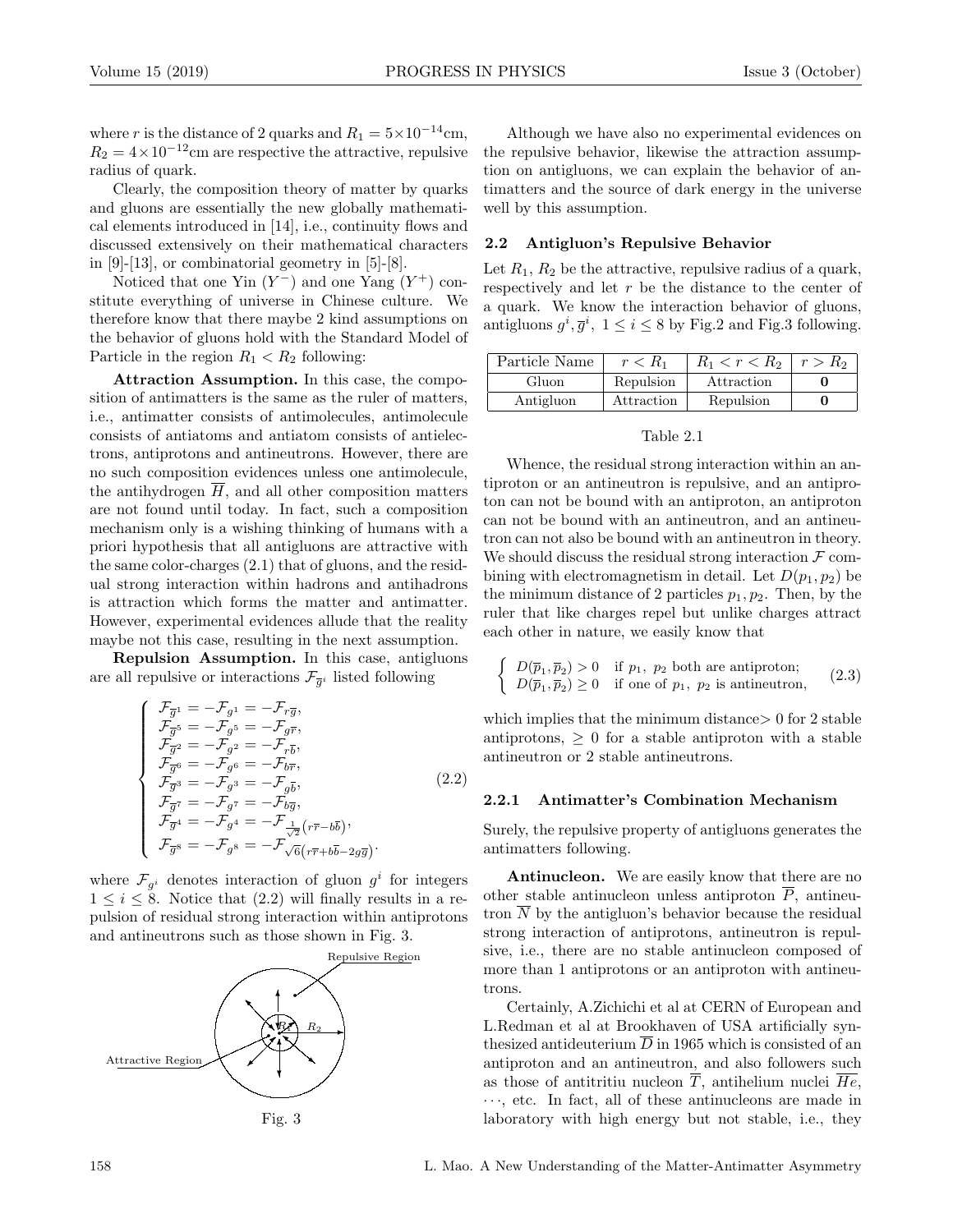exist only a short time. Why this happens? It is subjectively explained by the notion that the antinucleon was finally annihilated with its nucleons counterpart. However, there are no experimental evidence for this explaining, and there are no such an annihilation observed but only the graspable feature of antinucleon disappeared from the eyes of humans.

This phenomenon can be explained naturally by the repulsive property of antigluons. Certainly, an antiproton can composed with antiprotons, antineutrons initially under the bombing of particle beam of high energy. However, as soon as an antinucleon forms, i.e.,  $D(p_1, p_2)$  < 0 for antiparticles  $p_1, p_2$  consisting of the antinucleon, the the residual strong interaction within the antinucleon acts on each antiparticle. It is repulsive. It will spontaneously separates antiparticles until  $D(p_1, p_2) \geq 0$  for all of them, never needs the assumption that they are annihilated with their nucleon counterparts.

Antimolecule. A nucleon captures electrons to balance charges, and similarly, an antinucleon also captures positrons to make charge balance in theory, i.e. antimolecule. Thus, an antiproton  $\overline{P}$ , an antideuterium nucleus  $\overline{D}$ , an antitritiu nucleus  $\overline{T}$  or generally, an antinucleon can be bound with one positron to produce antihydrogen  $\overline{H}$ , antideuterium  $\overline{D}$ , antitritiu  $\overline{T}$ , and generally, bound with positrons for balancing charges in the antinucleon to produce antimolecule M because the nuclear force between antinucleon and positrons is electromagnetism, an attractive force.

However, all of these antimolecules  $\overline{M}$  are unstable unless the antihydrogen  $\overline{H}$  because of the repulsive property of antigluons. Thus, even we can artificially synthesize antimolecules  $\overline{M} \neq \overline{H}$  in high energy,  $\overline{M}$  will spontaneously disintegrates to antihydrogen  $\overline{H}$  or antineutrons one by one, such as those shown in Fig.4 for an antideuterium  $\overline{D}$  in the universe.



Whence, an antimolecule  $\overline{M}$  is unstable if  $\overline{M} \neq \overline{H}$ . It can only exists in high external pressure for resisting the repulsion of residual strong interaction. We summary the states of antimolecules Table 2.2.

| Existing        | State    | Synthesized |
|-----------------|----------|-------------|
| High energy     | Unstable | No          |
| Usual condition | Stable   | Yes         |

| Table 2.2 |  |
|-----------|--|
|-----------|--|

Indeed, W.Oelert et al artificially synthesized a few antihydrogens at CERN in 1995 but these antihydrogens only exist in  $4 \times 10^{-8}$ s ([2]), seems likely to contradict the stable behavior of antihydrogen listed in Table 2.2. How do we explain this case? Notice that the experiment of W.Oelert et al verified that all antihydrogens are annihilated with hydrogens, not appearing of an unstable behavior, i.e.,

$$
\overline{H} + H \to \text{ Energy}
$$

because our earth is full of hydrogens, consistent with Table 2.2. Thus, we can classify known and unknown but maybe existing antimatters in Table 2.3.

| M                | External Energy | State    | Verified |
|------------------|-----------------|----------|----------|
| $\rho^+$         | Usual energy    | Stable   | Yes      |
| $\boldsymbol{P}$ | Usual energy    | Stable   | Yes      |
| $\mathcal{N}$    | Usual energy    | Stable   | Yes      |
| H                | Usual energy    | Stable   | Yes      |
| Antideuteron     | High energy     | Unstable | Yes      |
| $M \neq H$       | High energy     | Unstable | No       |

# Table 2.3

As is well-known, positron was found in constituents of cosmic rays, and we can imitate the Big Bang and get antimatters in high energy laboratory. However, they are unstable unless antiprotons, antineutrons and antihydrogens implied by Repulsion Assumption in Table 2.3. Then, where are the hiding places of antimatters  $\overline{M} \neq \overline{H}$  in the universe? Theoretically, we are easily to get stable antimatters likewise to pick up a small stone on the earth but unstable antimatters can be only obtained in the situation of high energy, i.e., near or in fixed stars or high energy laboratory hold with

$$
\mathcal{F}_{\rm epf} > \mathcal{F}_{\rm rsa},\tag{2.4}
$$

where  $\mathcal{F}_{\text{epf}}$ ,  $\mathcal{F}_{\text{rsa}}$  are respectively the external pressure force and the residual strong interaction within antiproton or antineutron of repulsion. Certainly, the equation (2.4) also explains the reason that why it is hard to get an antimatter  $\overline{M} \neq \overline{H}$  in the laboratory of humans because it needs higher energy  $\mathcal{F}_{\text{enf}}$  to bind antiprotons and antineutrons and we have no such a powerful laboratory until today. But, why are we also hard to get antiprotons and antineutrons on the earth, both of them are stable? It is because the earth is full of protons and neutrons, or matters, which results in the transiently existing of antiproton and antineutron after they come into beings in the laboratory.

Then, where is the stable antimatter and why can we not find them outside laboratory unless the positron? All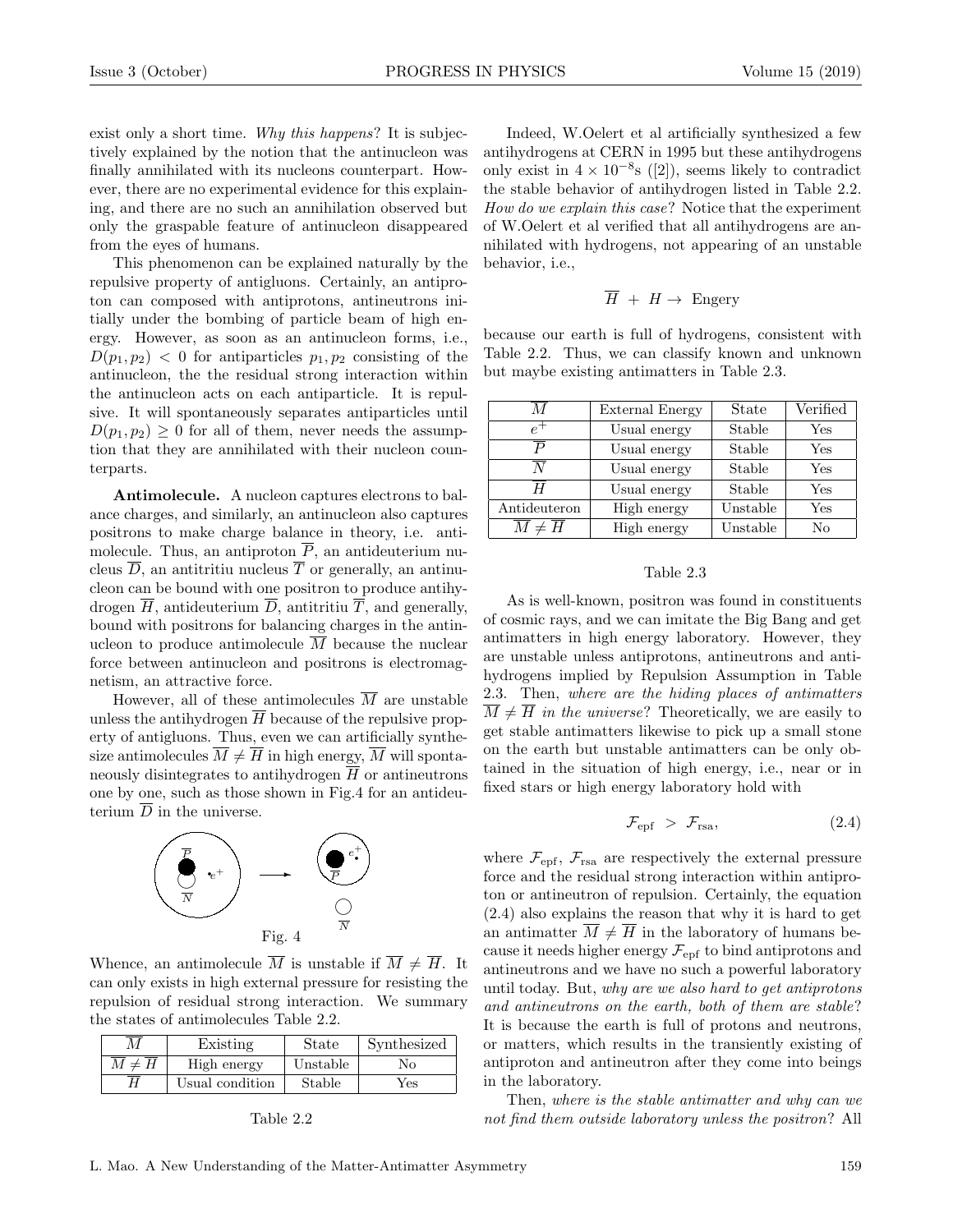stable antimatters should be far away from galaxy. Otherwise, they will be annihilated with their counterparts matter. Thus, stable antimatters can be only existing in intergalactic spaces. There may be 2 existing forms of antimatters following:

C1. Free Antimatter. The free antimatter includes free positron, free antiproton, free antineutron and free antihydrogen. They are floating on space one by one, and if one of them collides with its matter counterpart it will annihilates into repulsive energy, which will further separates free antimatters to avoid collision again and finally, stable.

C2. Antimatter Star. The antimatter star includes antiproton star, antineutron star, antihydrogen star or their combination. As it is well-known, there are matters such as those of oxygen, nitrogen, argon, carbon dioxide, hydrogen and other matters in space but no proton stars, and an antimatter on the star may be collided with its matter star into annihilation. However, an antimatter star will be finally stable because if  $D(\bar{p}_1, \bar{p}_2) \ge 0$ , the residual strong interaction between antiparticles  $\bar{p}_1$ and  $\bar{p}_2$  is 0, i.e., stably existed. And why can they not be annihilated with their counterparts matter completely? Affirmatively, antimatters on surface of the star will be annihilated with their matter counterparts. But, as soon as the annihilation happens, a repulsion energy between the matter and antimatter star appears, which will finally pushes the matter and antimatter away until their distance  $D(p, \overline{p}) > 0$  and forms a neutral space. A simple calculation enables us knowing respectively the upper density  $d_p, d_n$  and  $d_c$  of antiproton star, antineutron star and other antimatter stars as follows:

$$
d_p \le \left(\frac{1}{16 \times 10^{-16}}\right)^3 \times (1.6726231 \times 10^{-27}) kg/m^3
$$
  
\n
$$
= (2.44140625 \times 10^{44}) \times (1.6726231 \times 10^{-27}) kg/m^3
$$
  
\n
$$
= 4.08355249 \times 10^{17} kg/m^3,
$$
  
\n
$$
d_n \le \left(\frac{1}{6.8 \times 10^{-16}}\right)^3 \times 1.6749286 \times 10^{-27}
$$
  
\n
$$
= (3.18033788 \times 10^{45}) \times (1.6749286 \times 10^{-27})
$$
  
\n
$$
= 5.32683887 \times 10^{18} kg/m^3,
$$

 $d_c$  < 5.32683887 ×  $10^{18} kg/m^3$ .

# 3 Matter-Antimatter's Scenery Behind the Big Bang

Certainly, antimatter formed accompanying with matter after the Big Bang, i.e., the universe exploded into a seething fireball consisting of equal particles and antiparticles, and radiation. And then, the universe expanded rapidly, cooling in the process, and finally the matter and antimatter formed, which is in accordance with the sentence: All things are known by their beings, and all beings come from non-beings in Chapter 40 of TAO TEH KING, a well-known Chinese book written by Lao Zi, an ideologist in ancient China. We are able to build up a scenery of what happened, i.e., the forming of universe after the Big Bang ([16]) following.

STEP 1. Around  $10^{-34}$  seconds, the universe burst its banks in a rush of expansion, growing at an exponential rate, i.e., inflation. During this period, energy, first repulsion and then, attraction were created to fill the expanding universe, which are the source of matter and antimatter in the universe.

STEP 2. Around  $10^{-10}$  seconds, both of the strong repulsive and attractive force separated out. The pairs of quark and antiquark, the gluon and antigluon would have moved freely about in a very hot state called a quark-gluon or antiquark-gluon plasmas. By the hot pressure originated from the Big Bang, antimatter first come into being with a process that antiquark-gluon plasmas were composed to antiprotons, antineutrons and antiatoms as they captured positrons, and then antimolecules or antimatters one by one.

STEP 3. In about  $10^{-7}$  seconds, the universe had cooled enough for the quark-gluon plasma to convert into the proton, neutron, and antimatter be spontaneously separated to antihydrogens, antiprotons, antineutrons under the residual strong interaction within an antiproton or an antineutron at the same time. All of them were freely floating.

STEP 4. Around 1 second, a few pair of matter and antimatter such as those of electron and positron, proton and antiproton, neutron and antineutron were annihilated into repulsive energy when they collided and then, pushed the matter and antimatter away until a neutral space appeared. Otherwise, the antimatter freely floated with its counterpart matter in the space.

STEP 5. Once the universe was a few seconds old, it became cool enough for the combination of protons and neutrons to form hydrogens, heliums, and antimatter were separated to antihydrogen, antiprotons, antineutrons, and positrons were thrown out from antimolecules. Certainly, it may be annihilated if the hydrogens, heliums collided with antihydrogen or antihelium existed in this time.

STEP 6. In about half an hour after the Big Bang, the amount of matter settled down but was constantly battered by the huge amount of light radiation, and in the meanwhile, antimatter stars were formed along with the cosmic inflation by their repulsion of interaction. Free antimatter also exists if they were not annihilated with its counterpart matter.

STEP 7. In about  $3 \times 10^5$  years, the universe had become dilute and cool enough for light to go its own way unimpeded. More atoms and molecules started to form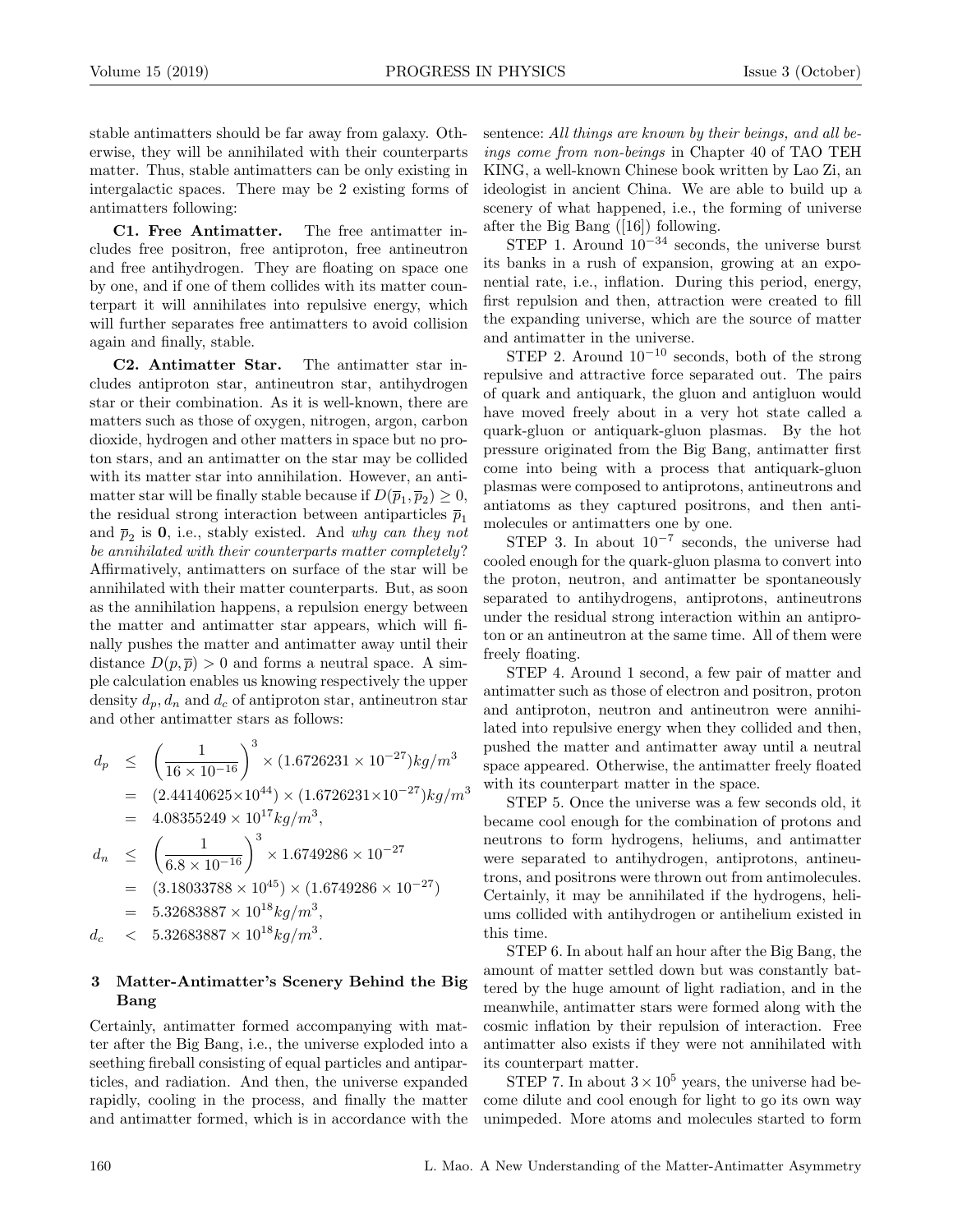by nuclei capturing electrons, and matter was born gradually, and antimatters were stable unless free positrons, which will annihilated if they collided with electrons.

STEP 8. In about  $10^9$  years, there began to form stars, fixed stars, planets, and appearing lives with existed stable antimatters in the universe. After  $1.37 \times 10^{10}$ years apart from the Big Bang, the universe evolves at its present visible and observable state, both including matters and stable antimatters.

Although antiproton or antineutron stars have not be determined by humans today, they are indeed existing and will be found in the universe someday.

#### 4 Application's Preconditions

As we discussed, there are no antimatter likewise matters on the earth and there are no stable antimatter unless free antimatter such as those of positrons, free antiprotons, free antineutrons, free antihydrogens and antimatter stars, i.e., antiprotron star, antineutron star or their combination in universe. It is completely different from the normal matter's world. There are no possibility for the birth of living antibeings, no antipeoples, and it is only a symmetrical mirror of elementary particles but with a different mechanism on composing antimatters.

Certainly, the most interested character for humans today is that antimatter can be completely annihilated into clean energy if it collides with its counterpart matter, without any waste left over. However, where and how to extract it, and how to reserve it are 3 typical problems should be solved before its universal applied.

Problem 1. Antimatter Searching. By the repulsion assumption, one could find antimatter only in its 2 states following.

1. High Energy. In this case, there are 2 places maybe find antimatter, i.e., the place in or near fixed stars in universe and the high energy laboratory. As we known, all materials made by humans technology can not arrive at any fixed stars unless new high heat resistant material be created someday. Certainly, we can artificially synthesize antimatter in laboratory but only get very little used for scientific research, and the energy needed for synthesized antimatter is far exceeding the energy of annihilation, can not be universal applied for humans  $([1], [2])$ .

2. Stable. The stable antimatter includes free antimatter and antimatter stars. The former is sloppy, freely floating without a fixed position in space. Thus, it is also difficult to collect a good supply of antimatter in this case. However, antiproton, antineutron or their combination star may be a good resource for getting plenty of antimatter in universe, extracted for application.

Problem 2. Antimatter Extracting. There are

2 preliminaries for extracting antimatter from an antimatter star. One is to determine its accurate position in space. Another is developed such a spaceship that can arrive at the antimatter star with mining tools. Notice that such a spaceship can not landed on and we can not excavate antimatter from such an antimatter star likewise mining in the earth. Otherwise, the repulsion of residual strong interaction within antiprotons and antineutrons will push it away from the star, i.e., a maybe extracting is the spaceship close to the antimatter star as possible and mines antimatter like scooping water in a pond by a spoon, on which there is a layer pushing away matter and antimatter on surface.

Problem 3. Antimatter Retaining. Clearly, it is difficult to retain antimatter in a container made by normal matter because antimatter will annihilates with the normal matter. Generally, the researchers construct an electromagnetic filed between antimatter and normal matter to separate them for retaining antimatter in laboratory, i.e., Penning trap. However, it only exists in a very short times in this way. For example, the antiproton only exists in less than 1 second in 2010, and 16 minutes in 2016 at CERN ([1]). There are no possible for applying antimatter to humans in such a retaining way.

Notice that an antiproton will annihilates and produces repulsive energy if it collides with a proton. We can construct a closed container filled with uncompressed hydrogens for retaining a mount of antiproton if its wall is strong enough to resist the repulsive energy produced in the annihilation of surface antiprotons with protons in all  $H$ 's, where, it is assumed that the number of hydrogen is equal to that of antiprotons on the surface of extracted antiprotons.

Similarly, we can construct such a closed container for retaining antineutron if its wall material is stable without neutrons in theory. However, it is more difficult for retaining antineutron because of the  $\beta$ -Decay, i.e.,

$$
n \to p + e^- + \overline{\nu}_e.
$$

#### 5 Further Discussions

There are a few topics related with antimatter further discussed following which are all important for understanding our universe.

Unmatter. By definition, unmatter is neither matter nor antimatter but something in between such as those of atoms of unmatter formed either by electrons, protons, and antineutrons, or by antielectrons, antiprotons and neutrons discussed in [19],[20]. However, there are no stable unmatter if the repulsion assumption on anigluon is true because there are no matters when antimatter appeared after the Big Bang, and as the matter